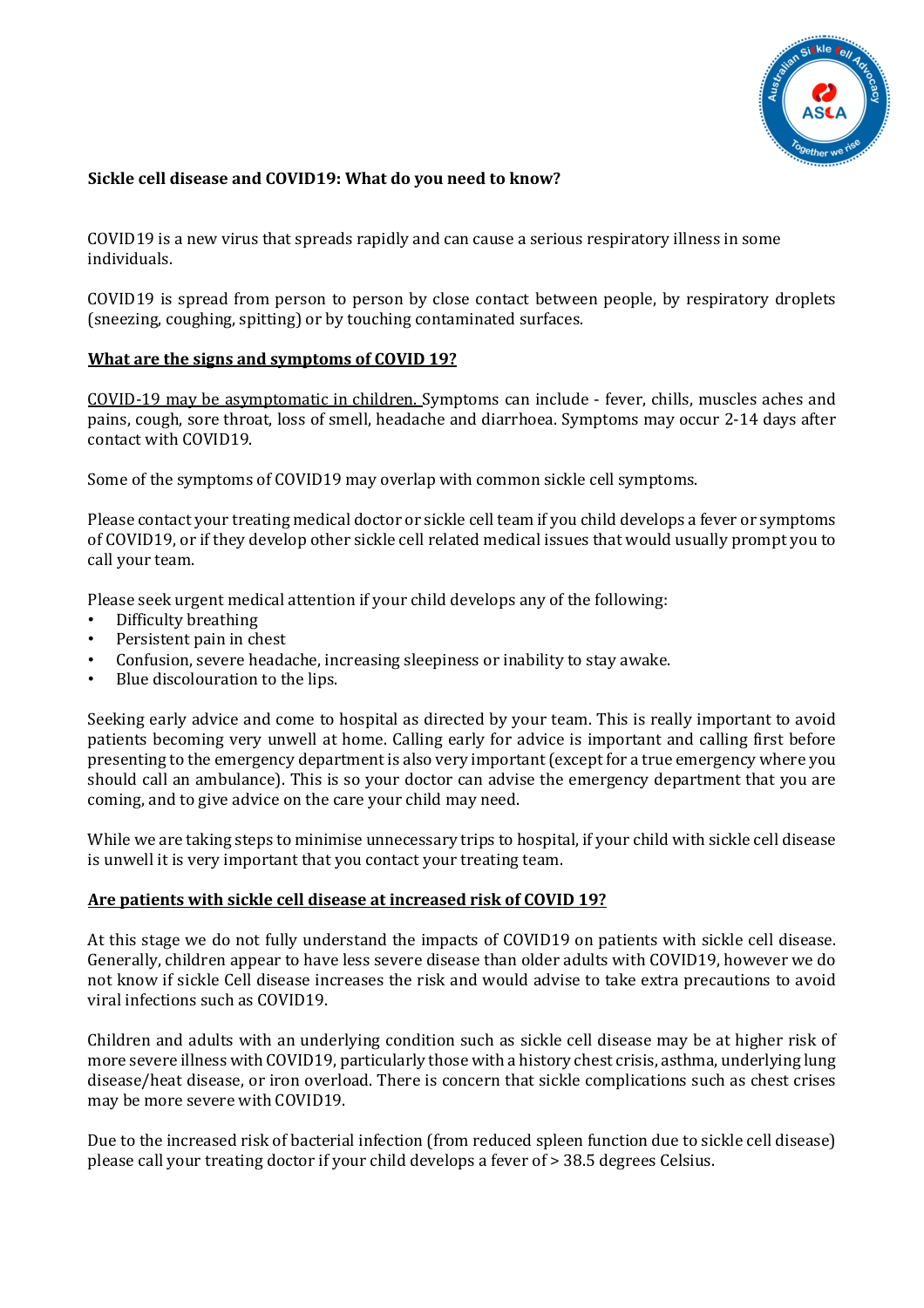If your child develops a painful sickle crisis, treat this in the usual way. If it is not improving, please contact your treating doctor for advice as you usually would (particularly if they also develop a fever or difficulty with breathing).

## **Should we continue the usual medications for sickle cell disease?**

Please continue your usual medications, as poorly controlled sickle cell disease may put your child at increased risk of complications related to COVID19, on top of an increased risk of a sickle cell crises. Current medications used to treat sickle cell disease (such as Hydroxyurea) do not appear to increase the risk of COVID19.

If you take medications for asthma or sleep apnoea or iron overload, please continue these also.

It is important to remember to take your usual antibiotics (for reduced spleen function) as well.

Dose changes of Hydroxyurea may need to be deferred if you are unable to have bloods tests to monitor safety of your medications. Please check with your doctor if you are unsure. Please check your medication supplies and contact your medical team with some notice so they can arrange scripts or medication supply.

# **What about clinic appointments for my child?**

Your sickle cell team may need to reschedule or postpone some appointments to minimise spread of the virus. They may also be able to arrange Telehealth (Videocall) or phone reviews in the intervening time. Annual screening tests like ultrasounds, cardiac checks (ECHO), and eye screening may need to be delayed (although urgent investigations can occur).

# **Please follow the current advice to protect your child and family:**

Wash your hands often with soap and water for at least 20 seconds, or use alcohol-based hand sanitiser, especially before eating, after the bathroom or after a cough/sneeze.

Avoid touching your face/ eyes/nose.

Avoid contact with others especially if they are unwell

Isolate at home, do not go out unless medically necessary. Those going outside the home should the extra care to avoid bringing infection back into the household.

Clean and disinfect surfaces around the home.

# **What if I need to bring my child to Hospital?**

If you do need to attend hospital for any reason most centres have limits to who can attend with your child (most likely one carer only) and you may be screened on entry for symptoms of COVID19 or a fever.

Please do not attend clinic appointments or the day treatment centre if you or your child is unwell, has a cough/ runny nose or fever.

## **What about vaccinations?**

The flu vaccination is strongly recommended for your child, this may be available through your GP or can be arranged to happen at RCH/ your treating center (particularly if you are coming for blood tests or clinic or other appointments). Other vaccines for reduced spleen function should also occur if they are due.